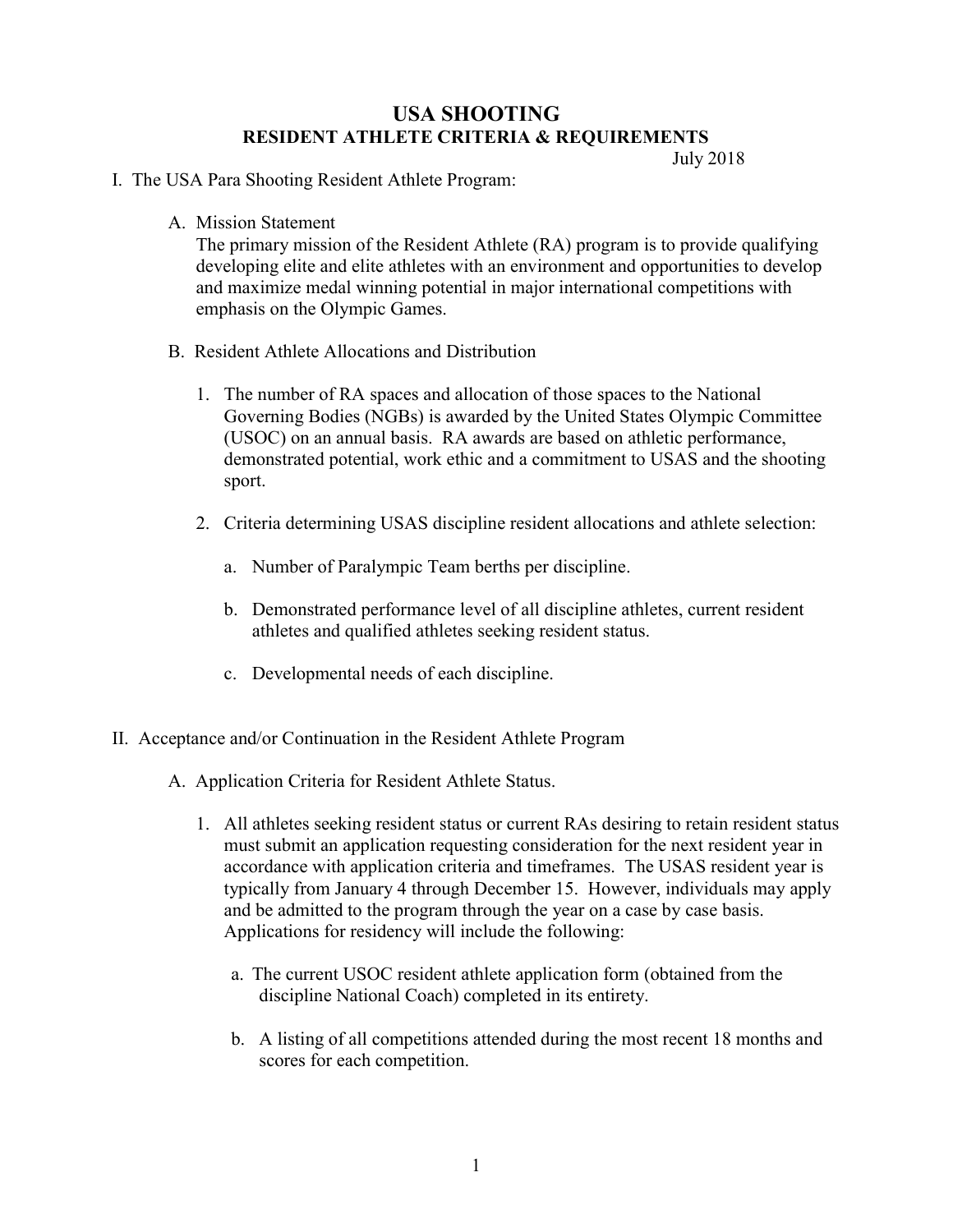- c. The athlete's current monthly training plan.
- d. National Coach's endorsement of application containing identification of the World Shooting Championship and/or Olympic year the applicant is projected to medal.
- e. The applying athlete will work with the National Coach to develop a performance plan outlining yearly improvement objective from current performance average to projected competition goals as well as goals and accountabilities for the upcoming resident year. Goals and accountabilities will be written and may exceed the number referenced on the USOC RA application.
- f. All information provided in the RA application process is considered confidential between the athlete and USAS staff.
- g. All resident athlete applicants must be 18 years of age.
- 2. The Director of Operations and National Coaches will review the applications and recommend selected resident athletes for approval to the USOC. Those recommendations will be determined by those athletes forecasted to have the best medal winning potential both present and future.
- 3. Status as a RA is a privilege and requires full compliance with the USOC and USAS Codes of Conduct, policies, requirements and rules as established and modified from time to time.
- 4. RA status is a substantial commitment by the athlete and USA Shooting requiring best efforts by both to achieve mutual goals.
- B. Criteria for all new or returning resident athletes.
	- 1. All resident athletes will develop, with their national coach and approved by the Director of Operations, a specific performance plan for yearly progression from the current performance level to that level required to reach the podium in ISSF competition. The plan will address the following:
		- a. Specific performance and outcome goals for the upcoming year.
		- b. Expected yearly performance average increase in events of participation.

c. Expected WSPS Championship Teams the athlete is forecasted to qualify to and expected results.

d. New resident athletes will be on probationary status for 120 days. Specific expectations will be established for that time period which will include performance, work ethic, demonstrated potential, social skills and the ability to contribute to the Team chemistry and harmony.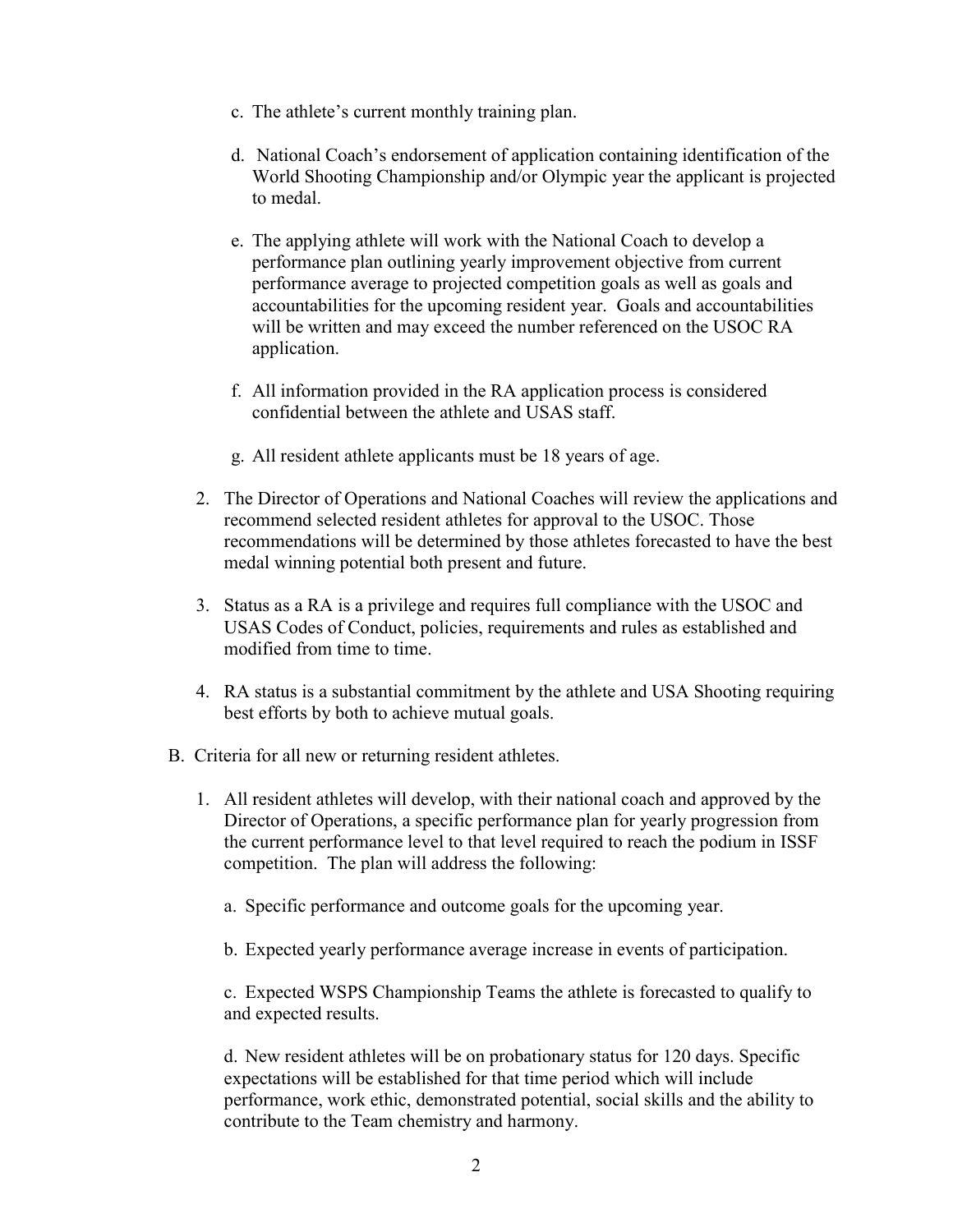- 2. Each RA will discuss goal and accountability attainment with his or her National Coach before submitting an application for the next resident year. Agreed upon goals and accountabilities will be written. The review of the current resident year will be conducted in the fall after the completion of the major competition season.
- 3. Residents are expected to achieve a minimum of 70% of established annual goals to be retained in the resident program. Some flexibility based on personal circumstances will be considered when determining goal attainment.
- 4. RAs are expected to qualify to for the finals in an WSPS competition within two years and earn a berth on a USA Shooting Team (World Championships, Paralympics) within four years as a minimum. RAs should be WSPS medal contenders within four years
- 5. RAs must meet and abide by the USA Shooting Code of Conduct and Participant's Agreement as well as all requirements established by USOC and USA Shooting.
- 6. RAs will participate in USOC sponsored community service and personal development programs as requested as well as USA Shooting and USA Shooting Team Foundation promotional and fundraising activities. Such commitments will be coordinated with the athlete's training and competition plan through their National Coach.
- 7. RAs are allowed to have a part-time job but at no time work more than 20 hours per week or allow work to interfere with training or performance improvement. This includes participation in all programs adopted by USAS designated to be performance enhancing.
- 8. RAs are encouraged to further their education but may not take more than nine (9) college credit hours without specific approval from the National Coach and Director of Operations. At no time are classes to be scheduled that interfere with attainment of the established goals and accountabilities established in the athlete's plan.
- 9. Both work and education commitments are to be coordinated with the National Coach prior to making such commitments.
- 10. RAs will train per their approved training plan, during designated training times established by the national coach, unless the coach specifically approves a planned absence. More than one absence per week to established training times must be approved by the Director of Operations. Unexcused absence(s) from training may result in dismissal from the resident program. RAs will have range and training access in addition to formally scheduled training.

C. Resident athletes dismissed from the program or who are not selected for retention may appeal to USA Shooting's Executive Director.